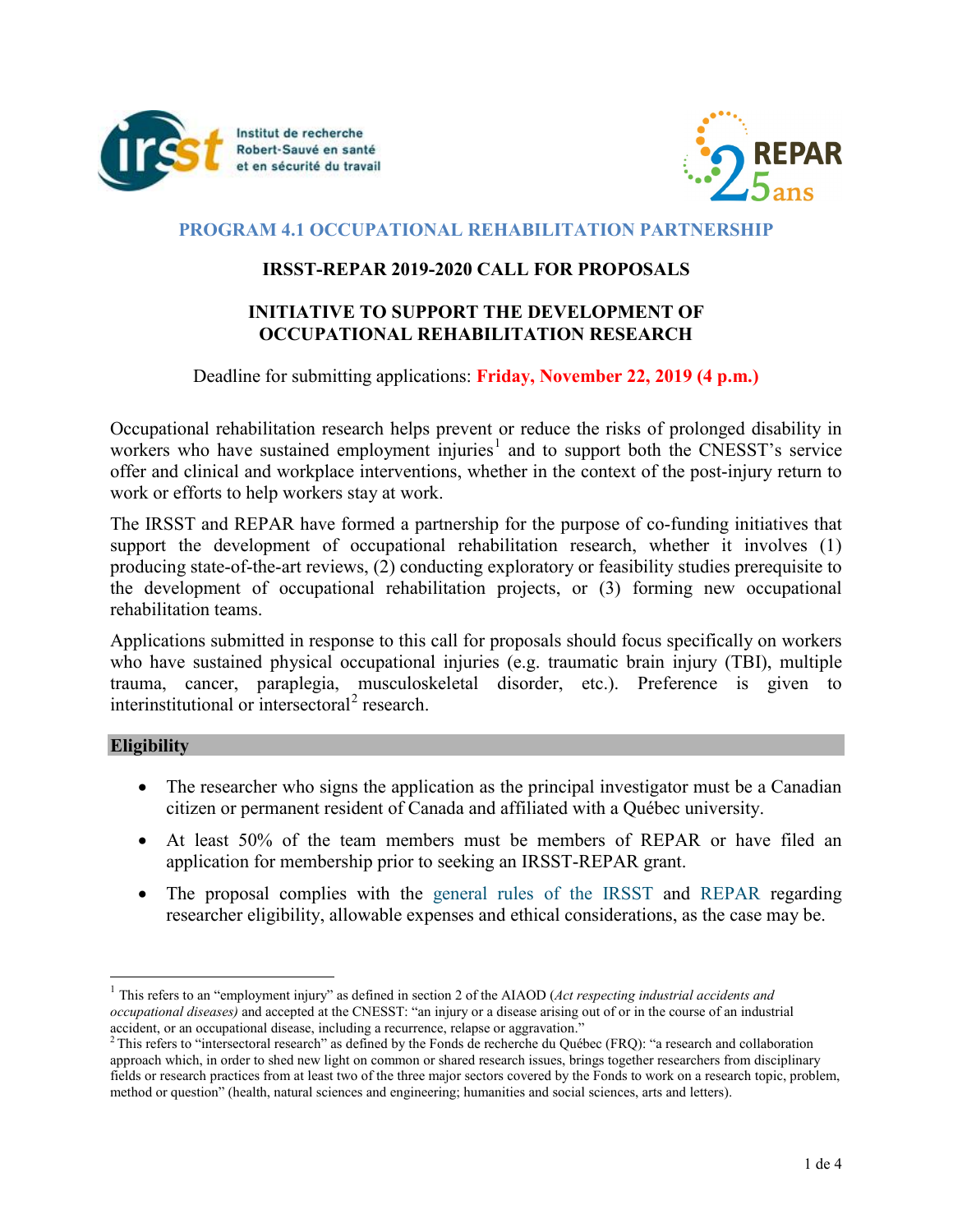Please note that additional eligibility criteria may apply, depending on the type of initiative proposed, as detailed below.

# **Types of initiative proposed**

| <b>INITIATIVE</b>                                                                                                                       | <b>ADDITIONAL ELIGIBILITY</b><br><b>CRITERIA</b>                                                                                                                                                                                                                                                                 | <b>ANTICIPATED</b><br>DELIVERABLE                                                                                                                                                                                                                                                                               |  |  |  |
|-----------------------------------------------------------------------------------------------------------------------------------------|------------------------------------------------------------------------------------------------------------------------------------------------------------------------------------------------------------------------------------------------------------------------------------------------------------------|-----------------------------------------------------------------------------------------------------------------------------------------------------------------------------------------------------------------------------------------------------------------------------------------------------------------|--|--|--|
| Part 1: State-of-the art review                                                                                                         |                                                                                                                                                                                                                                                                                                                  |                                                                                                                                                                                                                                                                                                                 |  |  |  |
| Review of the<br>occupational<br>rehabilitation literature<br>(e.g. examination of the<br>scope, systematic<br>review, etc.)            | N/A                                                                                                                                                                                                                                                                                                              | Report written in accordance<br>with the IRSST's writing<br>guidelines OR a scientific article<br>submitted to a peer-reviewed<br>journal, with a one-page<br>summary                                                                                                                                           |  |  |  |
| Part 2: Exploratory or feasibility study                                                                                                |                                                                                                                                                                                                                                                                                                                  |                                                                                                                                                                                                                                                                                                                 |  |  |  |
| Exploratory or<br>feasibility study                                                                                                     | The project is a new initiative. It is<br>not the continuation of previously<br>funded projects.                                                                                                                                                                                                                 | Report written in accordance<br>with the IRSST's writing<br>guidelines OR a scientific article<br>submitted to a peer-reviewed<br>journal, with a one-page<br>summary OR proof of<br>submission of a funding<br>application to a provincial or<br>federal funding organization and<br>a copy of the application |  |  |  |
| Part 3: Formation of research teams                                                                                                     |                                                                                                                                                                                                                                                                                                                  |                                                                                                                                                                                                                                                                                                                 |  |  |  |
| Part 3A: Formation of a<br>research team with<br>social partners with a<br>view to submitting a<br>project to a funding<br>organization | The research team should be<br>$\blacksquare$<br>interinstitutional or<br>intersectoral.<br>The group of social partners<br>-<br>should consist of representatives<br>of at least two of the following<br>sub-groups: workplaces<br>(representatives of employers<br>and of workers), insurers or<br>clinicians. | Proof of submission of a funding<br>application to a provincial or<br>federal funding organization and<br>a copy of the application                                                                                                                                                                             |  |  |  |
| Part 3B: Formation of a<br>permanent team<br>promoting the migration<br>of researchers from                                             | The principal investigator or the<br>principal co-investigator should<br>be a new researcher in<br>occupational rehabilitation (i.e.                                                                                                                                                                             | Proof of submission of a funding<br>application to a provincial or<br>federal funding organization and                                                                                                                                                                                                          |  |  |  |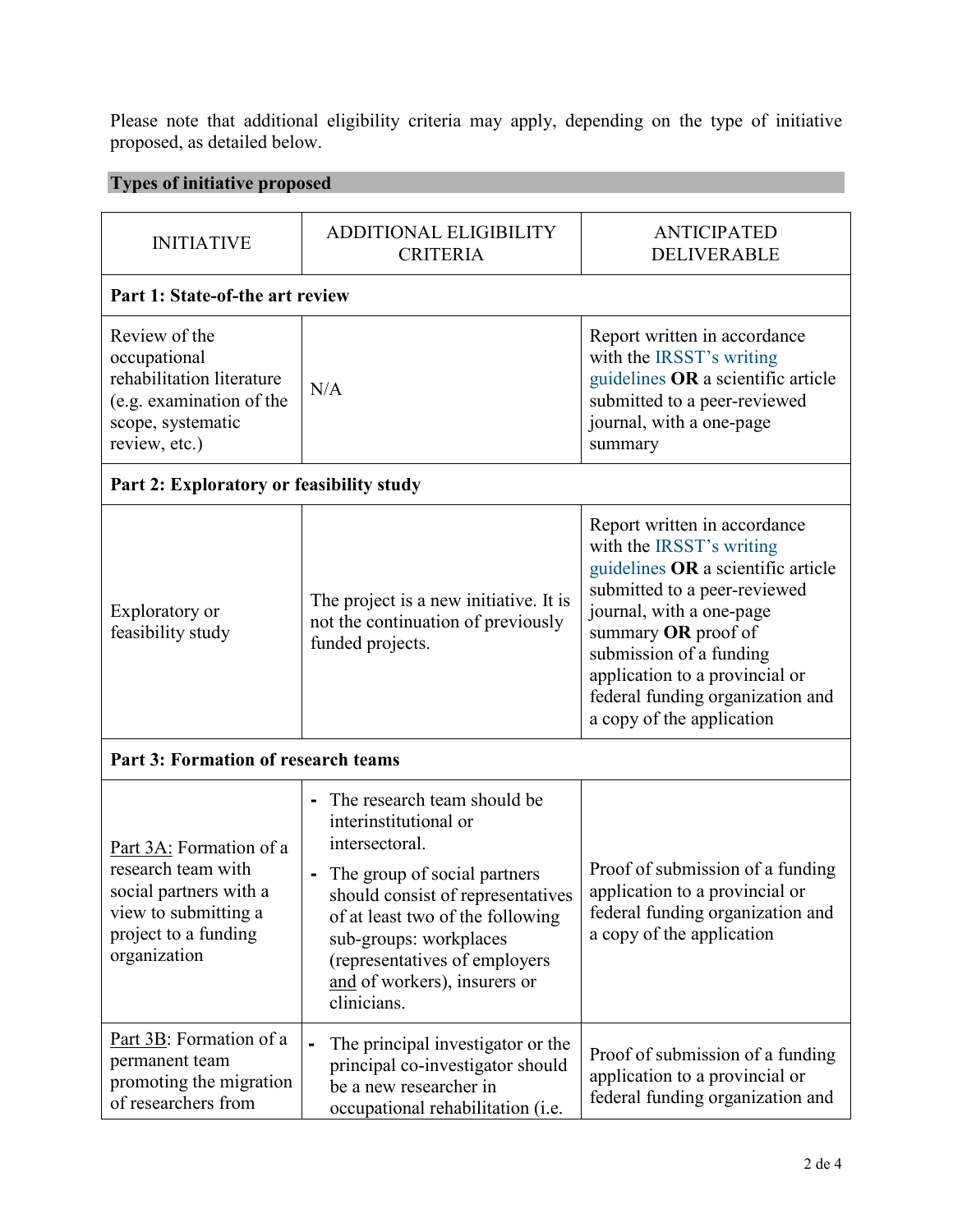| other sectors to<br>occupational<br>rehabilitation with a<br>view to submitting a<br>project to a funding<br>organization | a young researcher who is<br>getting established or an<br>established researcher who has<br>not received funds or conducted<br>research activities<br>predominantly related to<br>occupational rehabilitation).<br>- If the new researcher is not<br>already a member of REPAR,<br>he or she must submit an<br>application to become a<br>researcher member, prior to<br>submitting the funding<br>application. | a copy of the application |
|---------------------------------------------------------------------------------------------------------------------------|-----------------------------------------------------------------------------------------------------------------------------------------------------------------------------------------------------------------------------------------------------------------------------------------------------------------------------------------------------------------------------------------------------------------|---------------------------|
|---------------------------------------------------------------------------------------------------------------------------|-----------------------------------------------------------------------------------------------------------------------------------------------------------------------------------------------------------------------------------------------------------------------------------------------------------------------------------------------------------------------------------------------------------------|---------------------------|

## **Terms and Conditions Applicable to the Funding**

- A maximum amount of \$40,000 per initiative may be granted.
- The duration of the grant is 18 months. Deliverables must be submitted no later than six (6) months after the grant end date. **No extensions will be given.**
- If applicable, the awarding of the grant will be contingent upon presentation of an ethics compliance certificate issued by a research ethics committee. The certificate may be submitted *a priori* or *a posteriori*.
- The funds must be used to cover current expenses directly related to carrying out the work (e.g. research personnel, support staff, graduate students, travel and meeting expenses, financial compensation for time given by experts, small pieces of research equipment).
- Indirect research costs are not eligible.
- Payment of allocations in the form of student bursaries is permitted to foster their involvement in carrying out the work.
- Funding recipients undertake to mention the financial contribution of the IRSST and REPAR in all communications or publications resulting from the funded work.

### **Procedures and Conditions for Submitting Proposals**

Proposals must be submitted via REPAR's extranet platform [\(submission of applications\)](http://extranet.repar.ca/) by no later than **Friday, November 22, 2019, at 4 p.m.,** by completing the program form and attaching the following:

- o A 200-word summary (section of the form to be completed on REPAR's extranet platform)
- o Description of the proposal (maximum of **4 pages,** in a single-spaced text in Times New Roman 12-point font, with 2.54-cm margins)
- o Appendix 1, presenting a budget breakdown